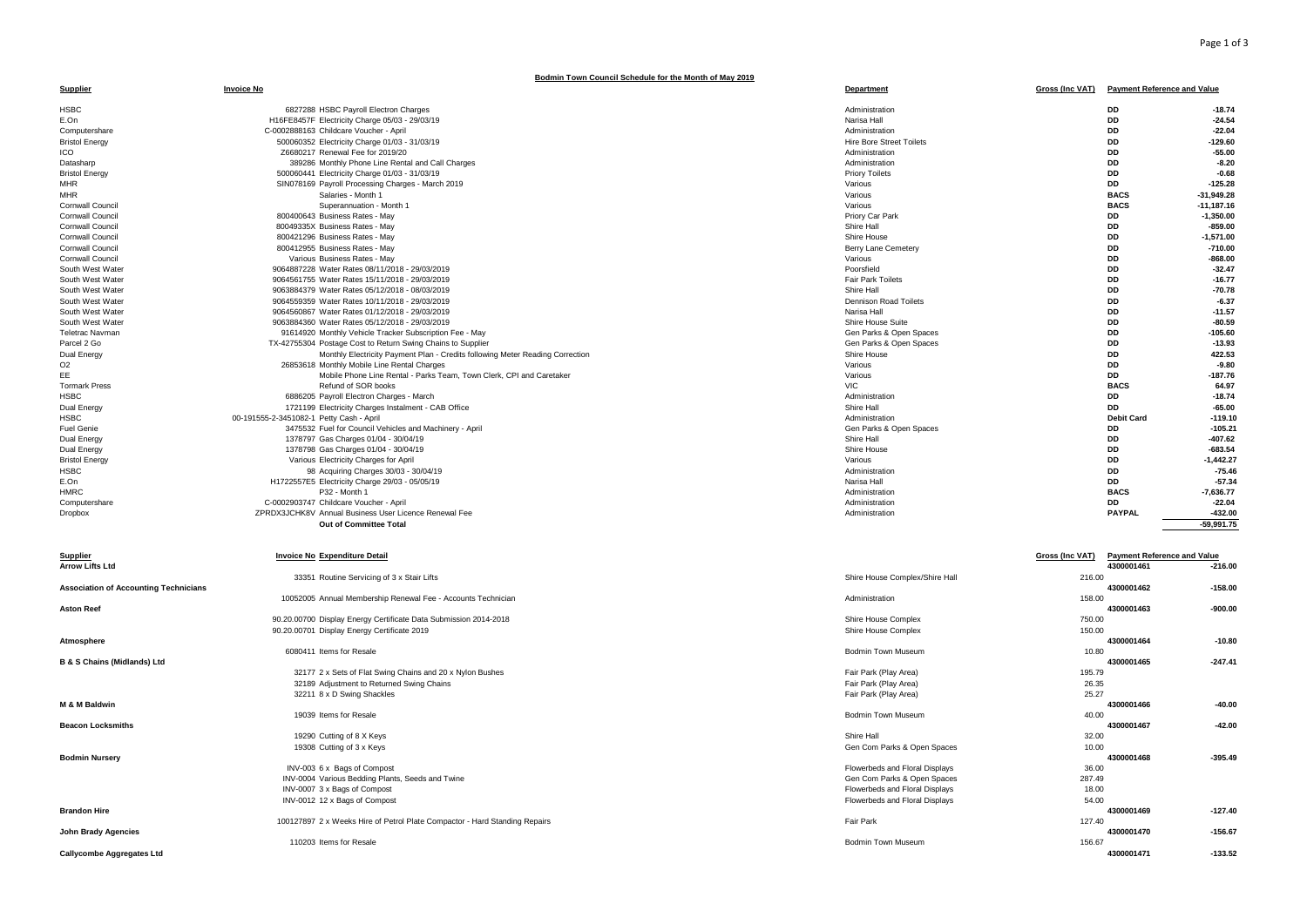Page 2 of 3

|                                               | 1166 8 x Loads of 25mm Clean Stone Chippings - Hard Standing and Path Repairs                | Fair Park/Beacon Local Nature Reserve                            | 118.08               |              |
|-----------------------------------------------|----------------------------------------------------------------------------------------------|------------------------------------------------------------------|----------------------|--------------|
| CATA                                          | 1378 1 x Load of 25mm Clean Stone Chippings - Path Repairs                                   | Berryfields (Play Area)                                          | 15.44<br>4300001472  | $-840.00$    |
|                                               | 1141 Annual Membership Renewal Fee                                                           | <b>Bodmin Information Centre</b>                                 | 840.00               |              |
| <b>City Plumbing Supplies Ltd</b>             | AAY066 1 x Toilet Seat, 10 x Stanley Knife Blades and 1 x Tube of Glue                       | Priory Toilets/Gen Com Parks & Open Spaces                       | 4300001473<br>49.89  | $-49.89$     |
| <b>Classic Fire Ltd</b>                       | 26710 Annual Servicing and Replacement/Exchanges of 4 x Fire Extinguishers                   | Health & Safety                                                  | 4300001474<br>535.98 | $-535.98$    |
| <b>Cornwall Association of Local Councils</b> |                                                                                              |                                                                  | 4300001475           | $-150.00$    |
| <b>Cornwall Council</b>                       | 1920-228 1 x Place on Cemetery Management Training Course - Executive Support Officer        | Administration                                                   | 150.00<br>4300001476 | $-602.04$    |
|                                               | 98271599 Legal Fees for Various Matters<br>98272157 Annual Pension Added Years Recharge      | Coldharbour Pavilion & Pitches/Victoria Square<br>Administration | 202.80<br>399.24     |              |
| <b>Cornish Times Ltd</b>                      |                                                                                              |                                                                  | 4300001477           | $-60.00$     |
| <b>Cormac Solutions Ltd</b>                   | 157247 Advert in Spring Visitor Guide                                                        | <b>Bodmin Town Museum</b>                                        | 60.00<br>4300001478  | $-636.30$    |
|                                               | IN81588 Surveying of Cemetery Soil Sample Data                                               | Cemetery                                                         | 354.60               |              |
| <b>Cornish Industrial Supplies</b>            | IN082444 Chemical Testing of Cemetery Soil Samples                                           | Cemetery                                                         | 281.70<br>4300001479 | $-100.67$    |
|                                               | 58935 1 x High Vis Trousers                                                                  | Gen Com Parks & Open Spaces                                      | 33.59                |              |
| <b>Cornwall Electrician</b>                   | 59097 1 x High Vis Jacket                                                                    | Gen Com Parks & Open Spaces                                      | 67.08<br>4300001480  | $-102.00$    |
|                                               | INV-0478 Call Out to Repair Faulty Lighting                                                  | <b>Higher Bore St Toilets</b>                                    | 102.00               |              |
| <b>Corserv Ltd</b>                            | IG000178 Fuel for Council Vehicles and Machinery - April                                     | Gen Com Parks & Open Spaces                                      | 4300001481<br>548.51 | $-548.51$    |
| <b>Davey Electrical Services Ltd</b>          |                                                                                              |                                                                  | 4300001482           | $-468.00$    |
|                                               | INV-2300 Periodic Electrical Inspection Report                                               | Skate Park                                                       | 180.00               |              |
| <b>Drinkmaster Ltd</b>                        | INV-2301 Periodic Electrical Inspection Report                                               | Narisa Hall                                                      | 288.00<br>4300001483 | $-68.20$     |
|                                               | 1092477 20 x Trays of Various Flavour Drinkpac Refills                                       | Shire House Complex                                              | 68.20                |              |
| <b>Premier Forest Products Ltd</b>            |                                                                                              |                                                                  | 4300001484           | $-26.88$     |
| <b>Eager Beaver Tree Services</b>             | 563067 1 x Tanalised Post, 1 x Bag of Postcrete and 1 x Pack of Nails - Fence Repairs        | Beacon Local Nature                                              | 26.88<br>4300001485  | $-684.00$    |
|                                               | 1328 Tree Works Along Football Pitch Hedge and Around the Machinery Shed                     | Gen Com Parks & Open Spaces                                      | 576.00               |              |
|                                               | 1380 Removal of Dead Wood from Oak Trees                                                     | Gen Com Parks & Open Spaces                                      | 108.00               |              |
| E.On - Unmetered supplies                     | H171E0B969 Street Lighting Electricity Charges - April                                       | <b>Fair Park</b>                                                 | 4300001486<br>91.64  | $-91.64$     |
| <b>Essential Maintenance</b>                  |                                                                                              |                                                                  | 4300001487           | $-39.60$     |
| <b>Farmhouse Catering</b>                     | 2938 Call Out to Make Safe Vandalised Electrical Safety Light                                | Priory Toilets                                                   | 39.60<br>4300001488  | $-440.75$    |
|                                               | 11690 Buffet Catering for 85 Guests - Mayor Choosing Ceremony 16/05/19                       | General Mayoral & Civic                                          | 440.75               |              |
| <b>Flagpole Express Ltd</b>                   |                                                                                              |                                                                  | 4300001489           | $-135.48$    |
| The Cornish Book Company                      | 36421 4 x St Pirans Flags                                                                    | General Mayoral & Civic                                          | 135.48<br>4300001490 | $-74.60$     |
|                                               | 07/TCW/EB/CSS Items for Resale                                                               | <b>Bodmin Information Centre</b>                                 | 74.60                |              |
| <b>Jewson Limited</b>                         |                                                                                              |                                                                  | 4300001491           | $-12.18$     |
| <b>Kenyon Canopy</b>                          | 3630/0125774 6 x Carriage Bolts and 3 x Drill Bits                                           | Fair Park (Play Area)                                            | 12.18<br>4300001492  | $-16.20$     |
|                                               | INV10717 30 x Plain Roof Tiles - Vandalism Repairs                                           | Fair Park Toilets/Priory Toilets                                 | 16.20                |              |
| <b>Kestrel Guards</b>                         |                                                                                              |                                                                  | 4300001493           | $-630.46$    |
|                                               | 279706 Guard Cover for Room Booking 03/04/19<br>279707 Guard Cover for Room Booking 05/04/19 | Shire House Complex<br>Shire House Complex                       | 42.30<br>30.00       |              |
|                                               | 279741 Guard Patrols 05 & 06/04/19                                                           | Narisa Hall                                                      | 14.40                |              |
|                                               | 279906 Guard Cover for Room Booking 12/04/19                                                 | Shire House Complex                                              | 30.00                |              |
|                                               | 279887 Guard Patrols 12 & 13/04/19                                                           | Narisa Hall                                                      | 14.40                |              |
|                                               | 280326 Guard Cover for Room Booking 21/04/19                                                 | Shire House Complex                                              | 63.46                |              |
|                                               | 280344 Guard Patrols for 19 & 20/04/19 (Bank Holiday Rates)                                  | Narisa Hall                                                      | 21.60                |              |
|                                               | 280410 Guard Cover for Room Booking 26/04/19                                                 | Shire House Complex                                              | 30.00                |              |
|                                               | 280387 Guard Patrols 26 & 27/04/19 and 15/05/19                                              | Narisa Hall/Fair Park                                            | 21.60                |              |
|                                               | 280898 Guard Cover for Room Booking 03/05/19                                                 | Shire House Complex                                              | 30.00                |              |
|                                               | 280964 Guard Patrols 03 & 04/05/19<br>281291 Guard Patrols 10, 11 and 12/05/19               | Narisa Hall<br>Narisa Hall/Fair Park                             | 14.40<br>50.40       |              |
|                                               | 281313 Guard Cover for Room Booking 06/05/19 (Bank Holiday Rates)                            | Shire House Complex                                              | 267.90               |              |
| Martin & Budge Menswear                       |                                                                                              |                                                                  | 4300001494           | $-26.85$     |
|                                               | 931 3x Pairs of Large White Dress Gloves                                                     | General Mayoral & Civic                                          | 26.85                |              |
| <b>Microtest</b>                              |                                                                                              |                                                                  | 4300001495           | $-12,064.11$ |
|                                               | 95246 Annual Office 365 Licence - Caretaker                                                  | Shire House Complex                                              | 54.72                |              |
|                                               | 95386 15 x Annual Office 365 Premium Licences - Office Staff                                 | Administration                                                   | 28414.68             |              |
|                                               | 95383 Lighting Electrical Works - Office Relocation                                          | Shire Hall                                                       | 1434.00              |              |
|                                               | 95381 Lighting and Network Electrical/Cabling Works - office Relocation                      | Shire Hall                                                       | 8278.84              |              |
|                                               | 95391 1 x Annual Office 365 Premium Licence - Executive Support Officer                      | Administration                                                   | 135.36               |              |
|                                               | 95384 1 x Microsoft Exchange Licence - Photocopier                                           | Administration                                                   | 43.20                |              |
|                                               | 95515 Phone Line Rental and Broadband Charges 08/04 - 07/05/19                               | Administration                                                   | 87.59                |              |
| <b>Michaels Civic Robes</b>                   | 73187 1 x Mayoral Bicorn Hat                                                                 | General Mayoral & Civic                                          | 4300001496<br>537.00 | $-537.00$    |
|                                               |                                                                                              |                                                                  |                      |              |